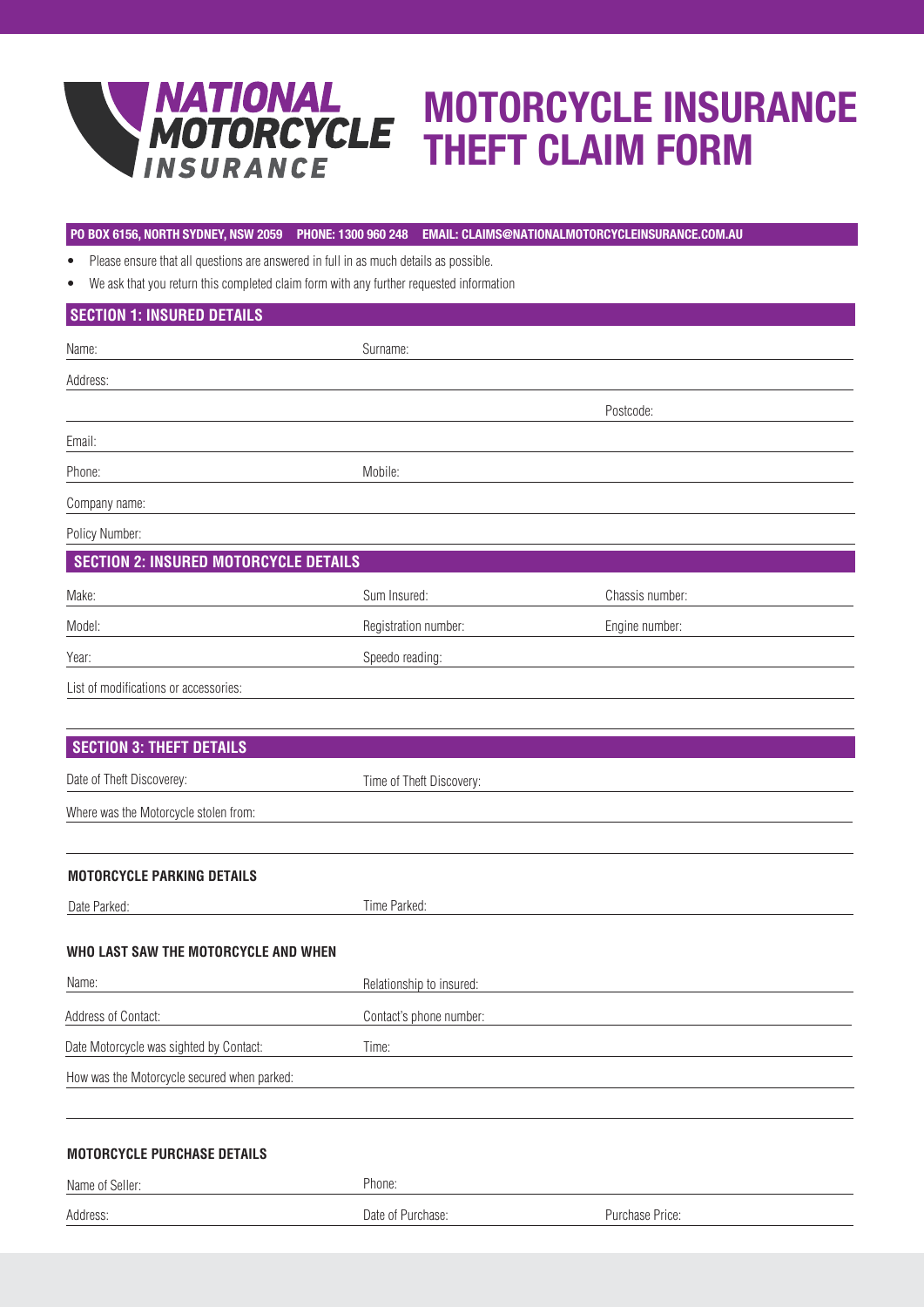| Do you owe money on the motorcycle:                                               | Yes |        | N <sub>0</sub>  | Lender:         |           |     |    |
|-----------------------------------------------------------------------------------|-----|--------|-----------------|-----------------|-----------|-----|----|
| Balance owing:                                                                    |     |        |                 | Account Number: |           |     |    |
| How many sets of keys were supplied when you purchased the motorcycle:            |     |        |                 |                 |           |     |    |
| Name of person in possession of keys:                                             |     |        |                 | Phone:          |           |     |    |
| Address:                                                                          |     |        |                 |                 |           |     |    |
| Where are the keys now:                                                           |     |        |                 |                 |           |     |    |
| <b>SECTION 4: DETAILS OF LAST RIDER OF THE INSURED MOTORCYCLE</b>                 |     |        |                 |                 |           |     |    |
| PLEASE PROVIDE A PHOTOCOPY OF THE RIDERS MOTORCYCLE LICENCE WITH THIS CLAIM FORM. |     |        |                 |                 |           |     |    |
| Name:                                                                             |     | Phone: |                 |                 |           |     |    |
| Address:                                                                          |     |        | Date of Birth:  |                 |           |     |    |
| Licence number:                                                                   |     |        | Licence expiry: |                 |           |     |    |
|                                                                                   |     |        |                 |                 |           |     |    |
| Have you ever had any motor vehicle stolen?:                                      |     |        |                 |                 |           | Yes | No |
| If yes, please provide details:                                                   |     |        |                 |                 |           |     |    |
|                                                                                   |     |        |                 |                 |           |     |    |
|                                                                                   |     |        |                 |                 |           |     |    |
| Have you ever had any prior theft claims?                                         |     |        |                 |                 |           | Yes | No |
| If yes, please provide details:                                                   |     |        |                 |                 |           |     |    |
|                                                                                   |     |        |                 |                 |           |     |    |
|                                                                                   |     |        |                 |                 |           |     |    |
| Have you ever lost your licence?                                                  |     |        |                 |                 |           | Yes | No |
| Have you ever had any traffic offences, fines or infringements?                   |     |        |                 |                 |           | Yes | No |
| If yes, details:                                                                  |     |        |                 |                 |           |     |    |
| <b>SECTION 5: POLICE OR TRAFFIC OFFICER DETAILS</b>                               |     |        |                 |                 |           |     |    |
| PLEASE PROVIDE A PHOTOCOPY OF THE RIDERS MOTORCYCLE LICENCE WITH THIS CLAIM FORM. |     |        |                 |                 |           |     |    |
| Did police attend?:                                                               |     |        |                 |                 |           | Yes | No |
| Police station and officer details                                                |     |        |                 |                 |           |     |    |
| If the police did not attend the scene was the incident reported?:                |     |        |                 |                 |           | Yes | No |
| Police reference number:                                                          |     |        |                 |                 |           |     |    |
|                                                                                   |     |        |                 |                 |           |     |    |
| <b>SECTION 6: WITNESS DETAILS</b>                                                 |     |        |                 |                 |           |     |    |
| Name:                                                                             |     |        |                 | Phone:          |           |     |    |
| Address:                                                                          |     |        |                 |                 |           |     |    |
|                                                                                   |     |        |                 |                 | Postcode: |     |    |
| Name:                                                                             |     |        |                 | Phone:          |           |     |    |
| Address:                                                                          |     |        |                 |                 |           |     |    |
|                                                                                   |     |        |                 | Postcode:       |           |     |    |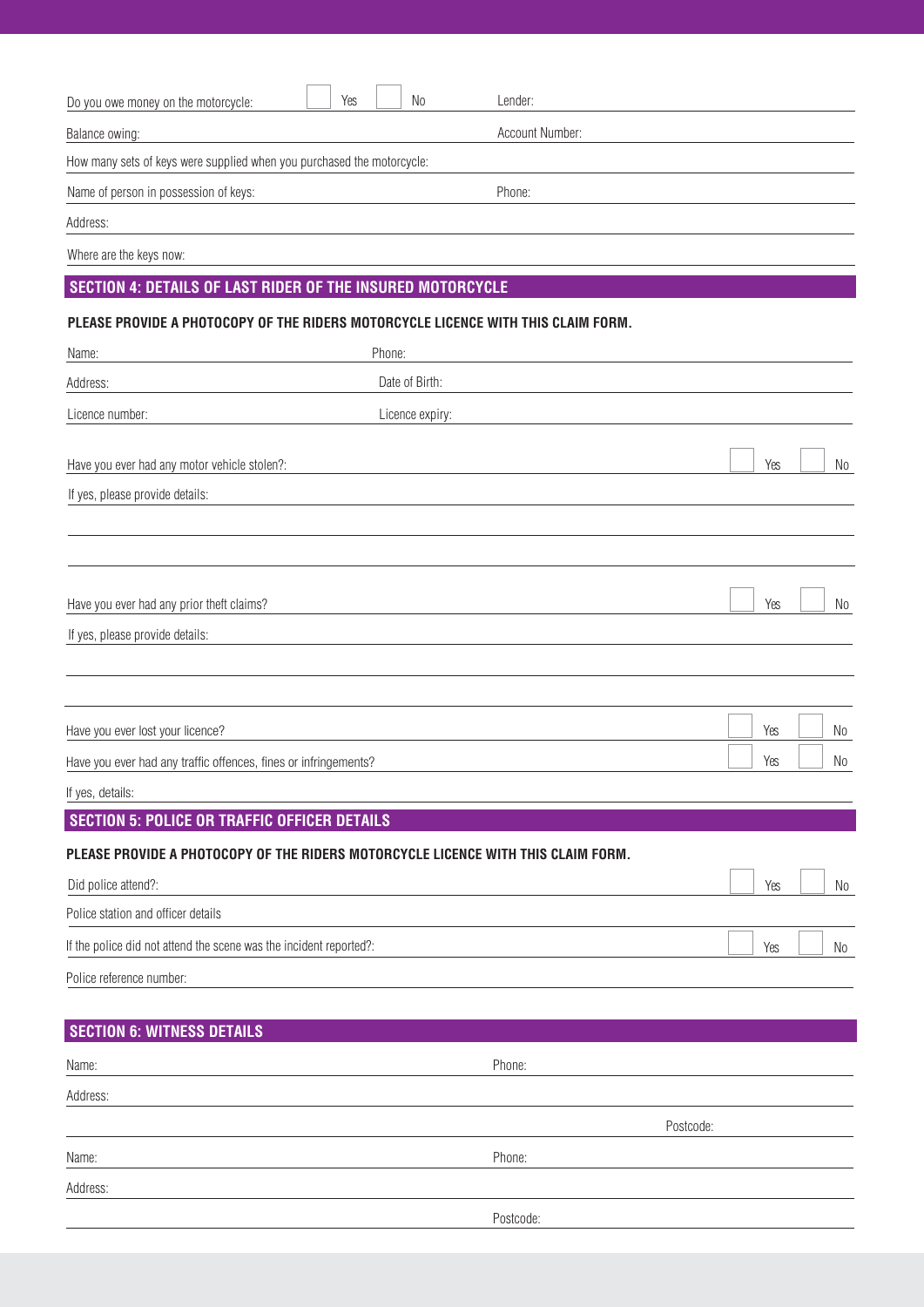## **SECTION 7: OTHER PROPERTY DAMAGED/STOLEN**

Damage to property (buildings, fences etc)

Damage to personal property:

Theft of personal property:

| SECTION 8: ADDITIONAL MOTORCYCLE INFORMATION AND INJURIES                  |     |                |
|----------------------------------------------------------------------------|-----|----------------|
| Is the motorcycle used for personal use?                                   | Yes | No             |
| If no, what is the motorcycle used for?:                                   |     |                |
| Was the motorcycle in good working condition with no pre-existing damage?: | Yes | No             |
| If no, please provide details of any pre-existing damage:                  |     |                |
|                                                                            |     |                |
|                                                                            |     |                |
|                                                                            |     |                |
|                                                                            |     |                |
| Any Injuries:                                                              | Yes | N <sub>0</sub> |
| Details of Injuries:                                                       |     |                |
|                                                                            |     |                |
|                                                                            |     |                |
|                                                                            |     |                |
|                                                                            |     |                |

## SECTION 9: PRIVACY COLLECTION STATEMENT

We are committed to protecting your privacy. We collect the personal information we need to assess insurance applications, provide quotations, issue insurance policies and assess claims made under them. We may not be able to do these things if you don't provide the information we need.

We provide your personal information to the insurer that underwrites your insurance and our related companies. We provide your name and policy number to any intermediary that arranged your policy or referred you to us. We may also provide relevant personal information to our trusted suppliers including financiers, loss adjusters, assessors, surveyors, repairers, professional advisers, document storage centres and IT service providers. Depending on the nature of your claim, we may also need to provide relevant personal information to authorities (such as the police, licensing and registration bodies and the Australian Financial Security Authority) and to other insurers in the event of recovery or litigated action.

We may use your contact details to send you marketing communications that we believe will be of interest to you. You can opt out from receiving these at any time.

Our Privacy Policy contains more information about how we manage your information including how you can access it, ask us to correct it or make a privacy related complaint. This is available free of charge on our website and on request by telephone: (02) 8920 1157 or email: contact@nminsurance.com.au.

If this Claim Form includes personal information such as names, addresses etc of any other person, you must ensure that you have that person's consent to provide this information to us and that you provide them with the information in this Privacy Collection Statement.